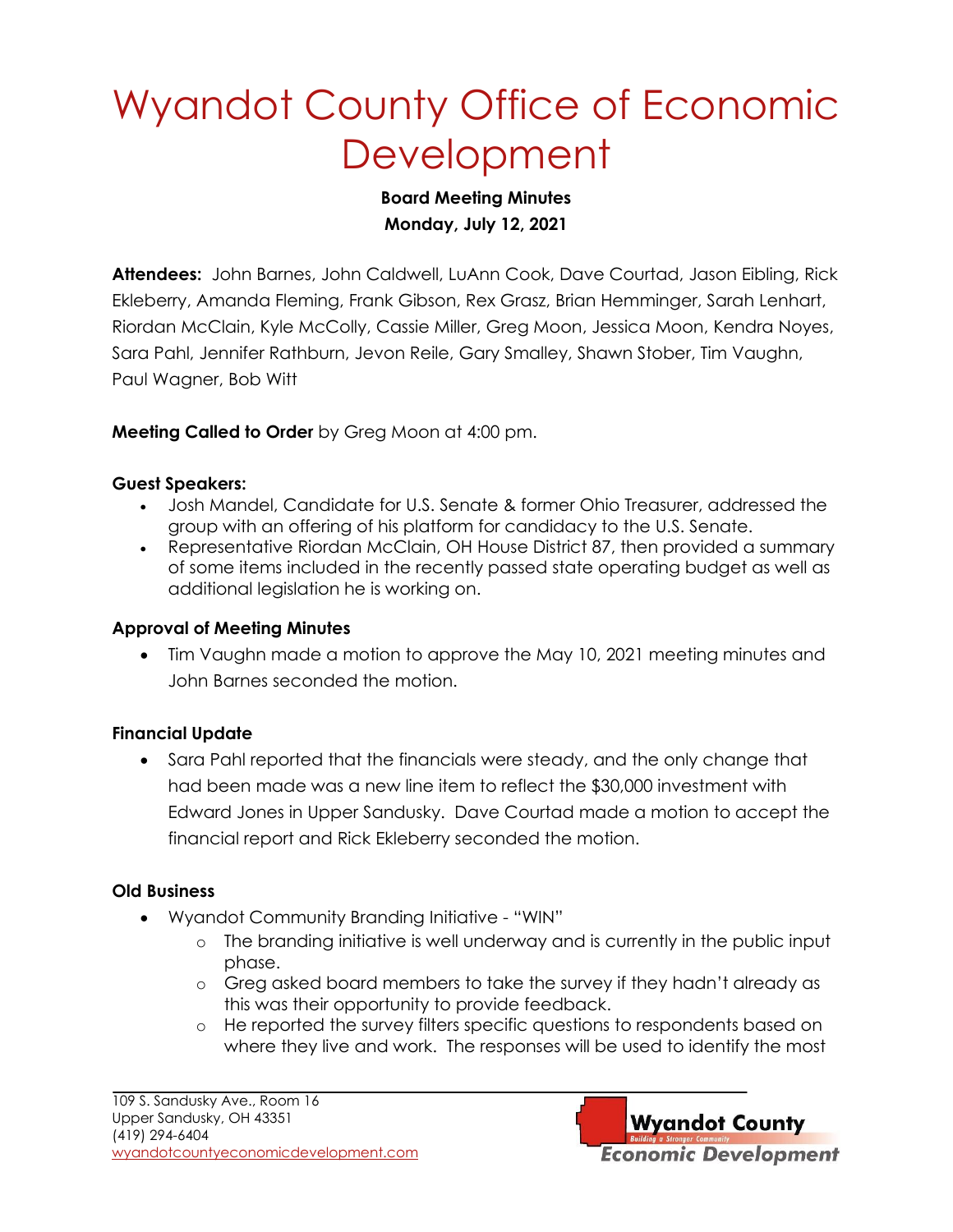common themes that will be the basis for the imaging in the logos created.

- o The actual logo creation will be Phase II of this process.
- Project Update
	- o Koehler Trust Property Development
		- The 146-acre property on the north end of Upper Sandusky continues to move through the SiteOhio Authentication process.
		- On June 23<sup>rd</sup>, Greg received notice that the data template and attachments that he submitted moved the property to the next step, which is a further dive into the utilities surrounding the property.
		- Currently he is collecting that required information from our utility partners and hoping this will keep advancing the site through the certification process.
	- o Comprehensive Economic Development Strategy (CEDS)
		- **The 4-county CEDS involving Wyandot, Crawford, Richland, and** Ashland counties is well underway.
		- The Steering Committee, including Greg and the other economic developers from each county is meeting bi-weekly, and the stakeholder input section of the process just wrapped up with oneon-one interviews of roughly 40 total stakeholders from throughout the 4 counties.
		- There is a meeting Tuesday, July 13 in Mansfield to go through the results, which will be used to inform the SWOT analysis of the 4 county region as well as define our areas of focus moving forward.
		- Greg thanked the 3 electric cooperative members for their funding of Wyandot County's cost share of the CEDS project. This \$90,000+ was covered 80% by a federal grant, and each county then had a \$4,500 share of the remainder. Each Hancock-Wood, Mid-Ohio, and North Central Electric Cooperative donated \$1,500 to completely offset WCOED's portion of the cost.
	- o Sheriden Subdivision Carey
		- John Barns reported that the car wash will be finished next month and that the Senior Villas are about halfway constructed with completion slated by the end of the year.
	- o Wyandot Memorial Hospital Sycamore
		- Kenra Noyes reported that the Sycamore location will be completed by October and the Tarhee Trail location will have an open house later this month.
- Investment Exploration
	- o Greg reported that in response to the approval at the last board meeting, \$30,000 of funds held in the WCOED checking account was moved into an all-stock portfolio with Chris Daris at Edward Jones in Upper Sandusky.
	- o Sara Pahl completed the necessary steps shortly thereafter to set up our fund and that can be seen on our financial statements.
	- o The investment has already begun to see a small return since that time, and updated will continue to be made available via the financial statements.

109 S. Sandusky Ave., Room 16 Upper Sandusky, OH 43351 (419) 294-6404 [wyandotcountyeconomicdevelopment.com](http://www.wyandotcountyeconomicdevelopment.com/)

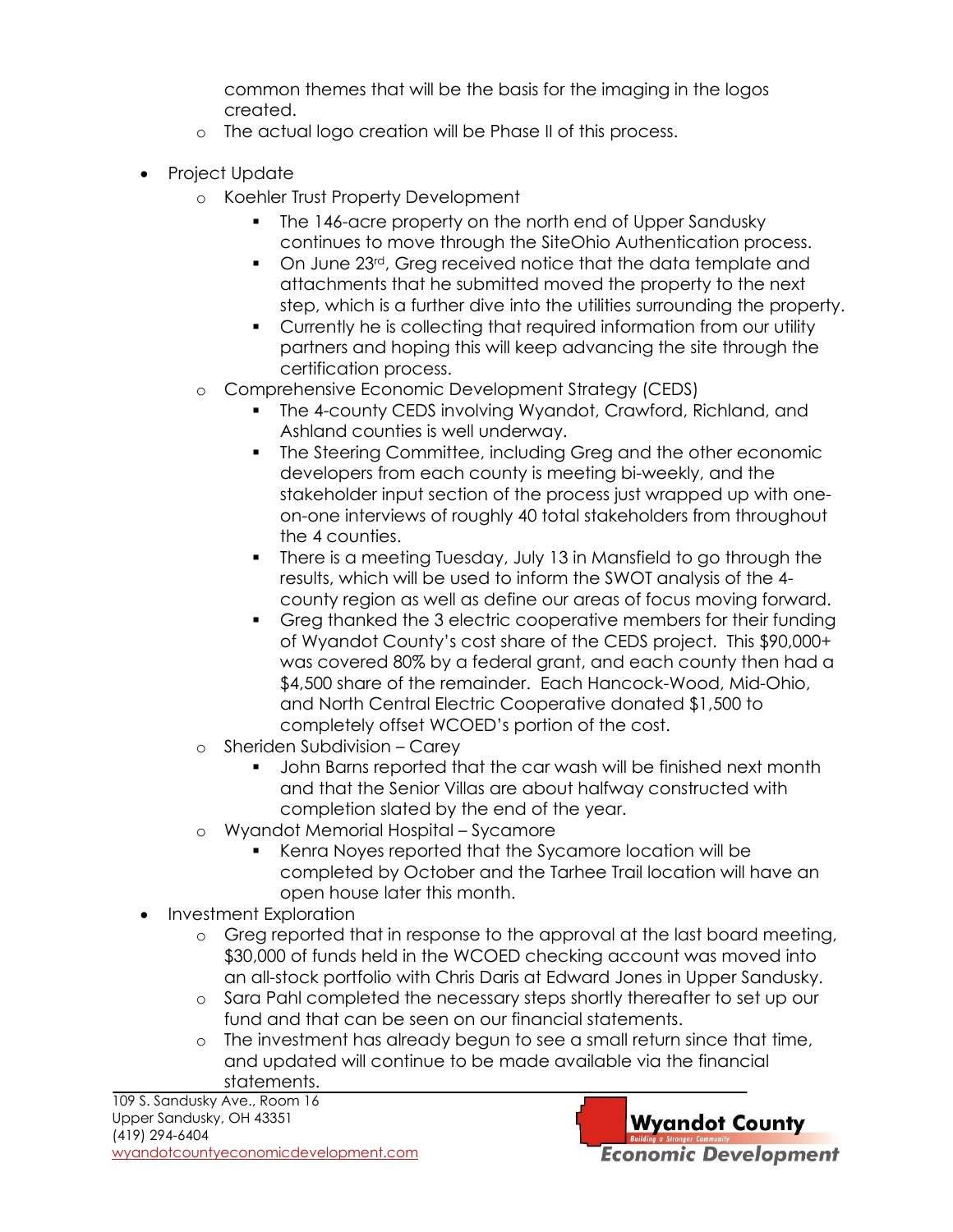- Wage & Benefit Survey
	- o 21 Wyandot County businesses participated in the large-scale Wage & Benefits Survey, which was the 3rd highest of all the participating counties.
		- Those included Seneca, Hancock, Wyandot, Huron, Erie, Sandusky, and Lucas.
	- o The effort was accomplished through collaboration with our Seneca County ODJFS partners who were able to secure state level grant funding to carry out the project.
	- o The survey was conducted by Thomas P. Miller and Associates at a cost of roughly \$22,500.
	- o The draft report of findings has been completed and the final report will come out before the end of July. When all is said and done, WCOED will have valuable local data for our Wyandot County employers and the larger regional data to compare it to.
- Project Lead Tracking
	- $\circ$  Over the past two months there have been 2 new building leads and 3 new site leads.
		- None were leads that WCOED had applicable product to respond to.
		- Most of the site leads had direct rail requirements and one needed to be located on an airfield.

#### New Business

- Upper Sandusky Senior Housing
	- o Frontier Community Services, who developed the current Low-tomoderate income based senior housing community east of Walmart in Upper Sandusky was awarded tax credit equity by the Ohio Housing Finance Agency earlier this year to build out Phase II of that development.
	- o The Phase II will include 50, 1 thru 3-bedroom units and the expansion will be a nearly \$10 million project.
		- For reference, the existing Phase I was half this size at 25 units.
	- o Surveying and due diligence studies will be carried out through the remainder of the year with anticipated construction beginning in Q2 2022.
- Project Valencia
	- o This is a direct project lead that came to us early this year, fell off, and has come back very strong over the past few months.
	- o This confidential company identified a couple suitable sites in Wyandot County that include multiple property owners who are not actively marketing their land.
	- o Over the last two months, WCOED has entered into a non-disclosure agreement with the prospect's legal representative and the largest property owner of acreage within both the sites identified.
	- o Thus far the WCOED has been responsible for initial outreach to the property owner, their legal representative, and organizing a face-to-face meeting with the prospect's legal representative.
	- o Currently the property owners are deliberating on willingness and price per acre for their ground.

**Wyandot County Economic Development**